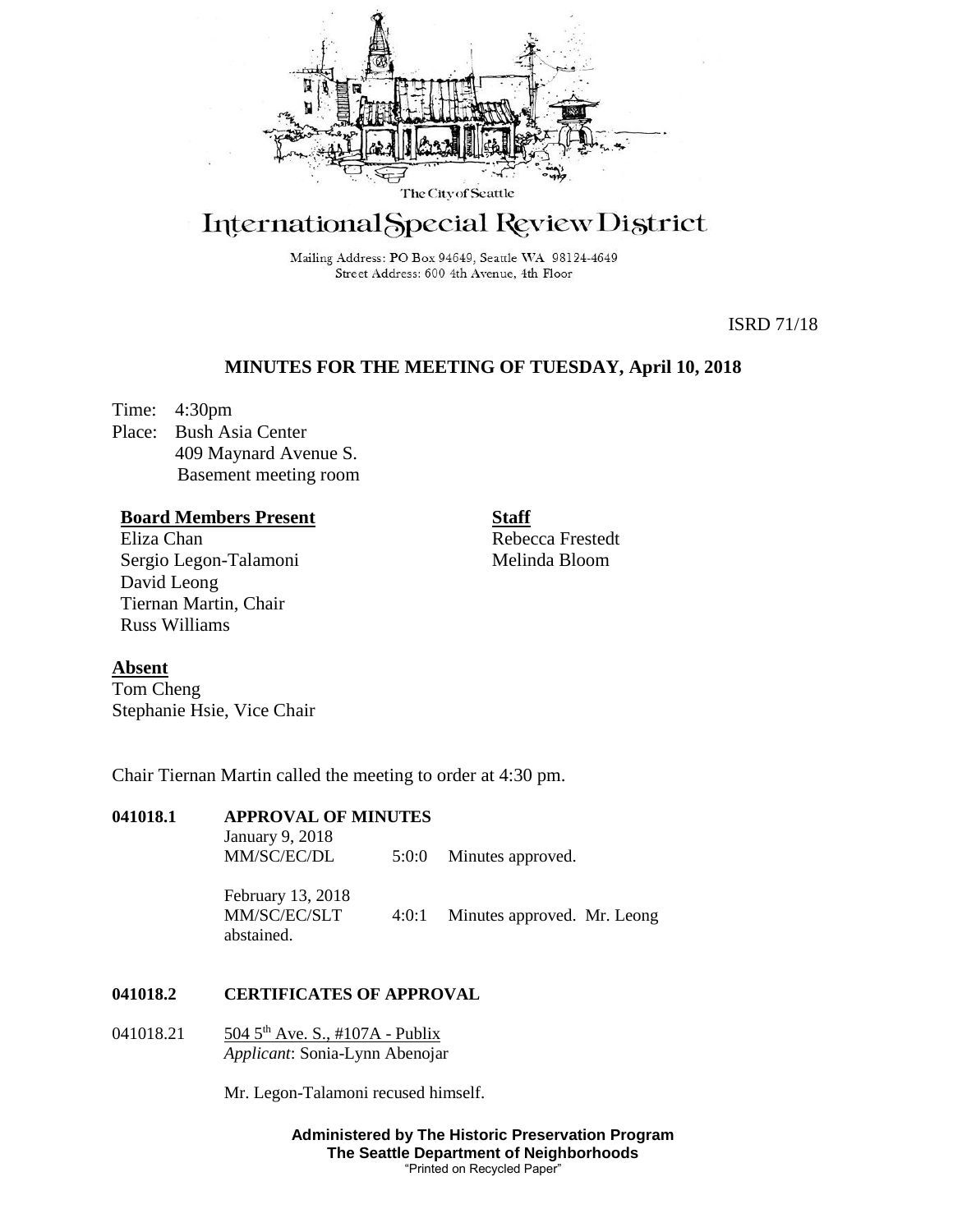Ms. Frestedt explained the proposed establishment of use for a restaurant/café (Hood Famous). She reported that the historic Publix Hotel was constructed in 1927. It is a contributing building located within the Asian Design Character District. A Certificate of Approval for use and signage for Evergreens was approved March 2018.

Applicant Comment:

Sonia-Lynn Abenojar explained the partnership to start up a food establishment.

Chera Amlag, co-owner of Hood Famous, explained they started as a pop-up in Beacon Hill that has grown into a wholesale business offering mainly cheesecake and desserts, including tropical, Filipino and Asian inspiration.

George (Geo) Quibuyen, co-owner of Hood Famous, said they have had a connection to the neighborhood for years and network with other business owners in the community. He said he is interested in the intersection of food and music, similar to the Night Market, and the pop-up grew out of that. He said they have history/experience as artists, designers, musicians and will build off of that. He said they will offer café space, Filipino desserts and coffee as well as community space.

Mr. Leong said it is a great concept. He asked about the type of exhaust hood proposed.

Ms. Amlag said that they still produce in Ballard but there will be some baking on site; they will have a Type 2 hood.

Mr. Martin asked about hours.

Ms. Amlag said they will be open  $7:00 \text{ am} - 8:00 \text{ pm}$  on weekdays but are still working out their weekend hours, including a possibility of introducing brunch.

Mr. Leong ask if they are proposing a coffee bar or also a liquor license.

Ms. Amlag said they will also sell cocktails, beer and wine.

Public Comment:

Heidi Park, resident, supported the business and said there are many fine businesses in the district and this will be another good option and be a community space as well. She said this type of gathering space is really needed in the neighborhood.

David Della, said his father used to have a barber shop in the Eastern. He supported the application and was happy to support another Filipino business.

Board Discussion:

Ms. Chan said she had no issues with the application and she applauded the focus on the community gathering space.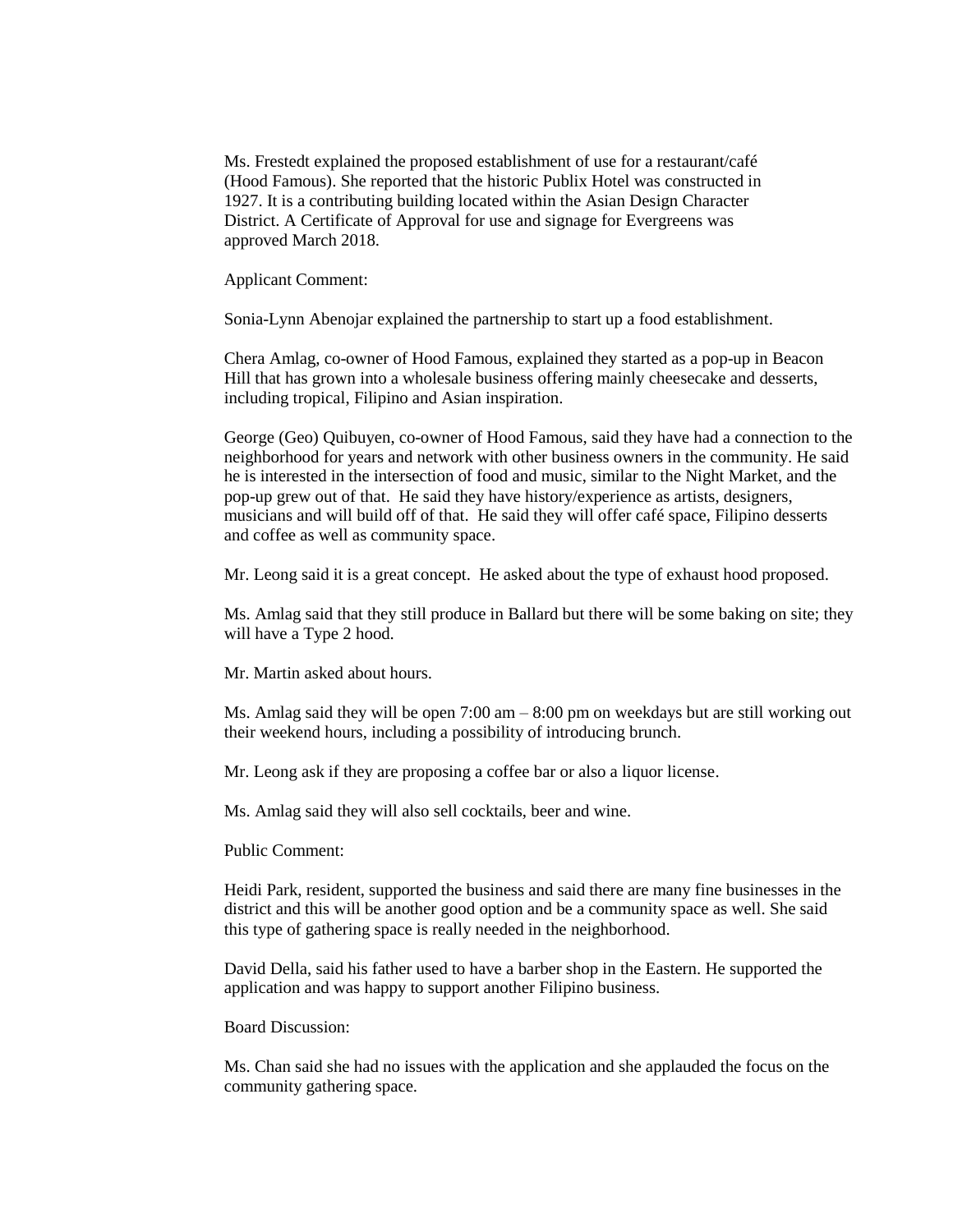Mr. Leong said they are established entrepreneurs and understand the work needed. He said he loved the family business and said it is a unique concept.

Mr. Martin said the café/restaurant is part of the fabric of the neighborhood. It will be great for  $5<sup>th</sup>$  to have another active storefront

Action: I move that the International Special Review District Board recommend approval of a Certificate of Approval for use, as proposed*.*

The Board directs staff to prepare a written recommendation of approval, with conditions, based on consideration of the application submittal and Board discussion at the April 10, 2018 public meeting, and forward this written recommendation to the Department of Neighborhoods Director.

This action is based on the **following applicable sections of the International Special Review District Ordinance and District Design Guidelines:** 

**SMC 23.66.030 – Certificates of approval – Application, review and appeals SMC 23.66.320 – Permitted uses** 

MM/SC/EC/DL 4:0:0 Motion carried.

041018.22  $\frac{504 \, 5^{th} \text{ Ave. S}}{107 \text{ B}}$  – Publix *Applicant:* Ryan Suddendorf, Evergreens

> Ms. Frestedt explained the installation of two (2) louvers, on the east and west facades, respectively. Exhibits included plans, photographs and samples. The historic Publix Hotel was constructed in 1927. It is a contributing building located within the Asian Design Character District. A Certificate of Approval for use and signage for Evergreens was granted in March 2018.

Applicant Comment:

Ryan Suddendorf explained where the two louvers would be installed: one over the front door for HVAC intake; the other above windows on back side of space for exhaust. He noted the sketched-in path indicating ducting will follow and said that transoms will remain clear. He said the louver will be painted to match façade to disappear and will match other louvers in color and size. He said what is proposed meets all City codes.

Mr. Leong said it sounds straightforward.

Mr. Martin asked how this will compare to what is at Dough Zone.

Mr. Suddendorf said that it will match the one on the historic building.

Public Comment: There was no public comment.